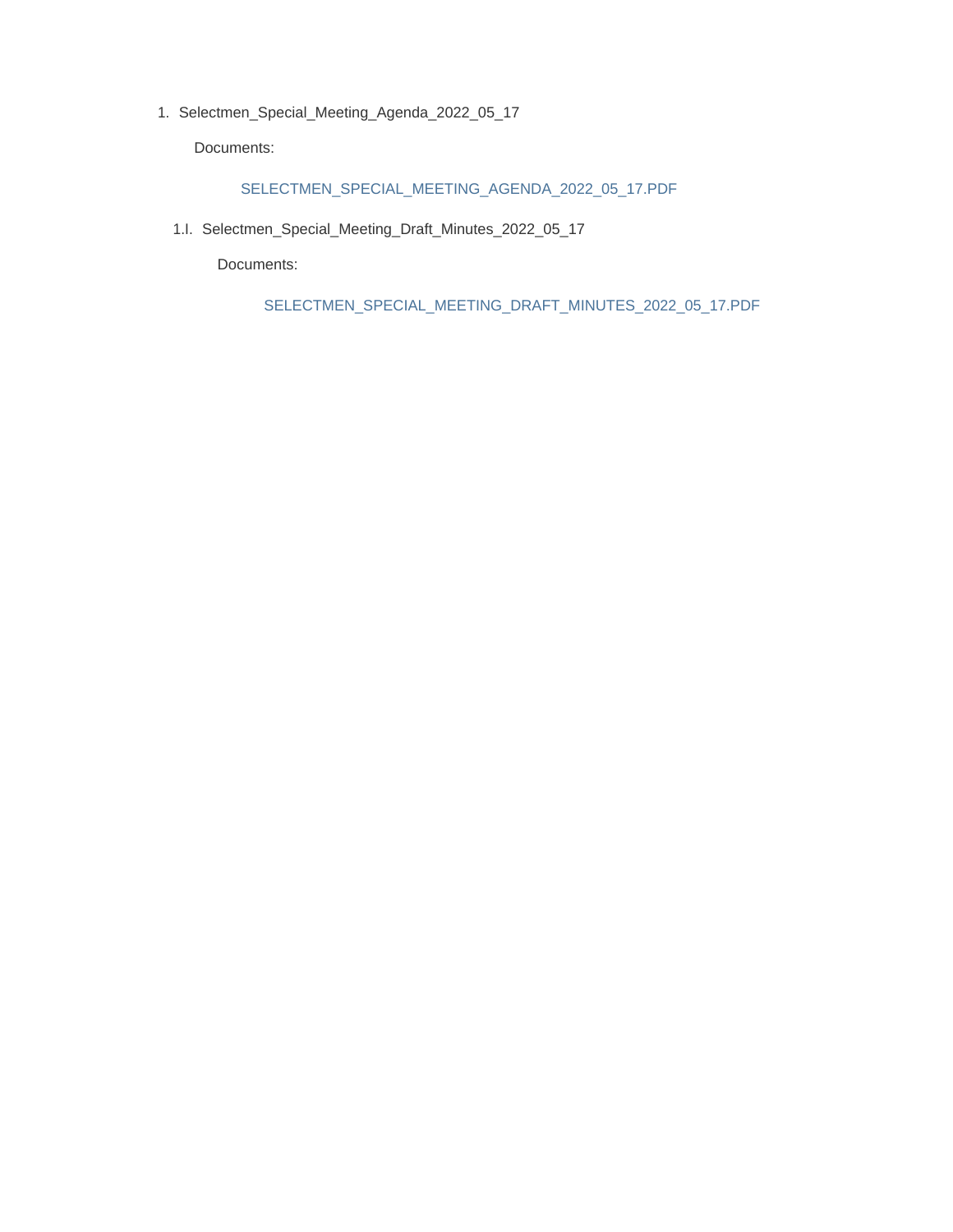

 Fred Camillo *First Selectman*



Office of the First Selectman (203) 622-7710 fax: (203) 622-3793 Town Hall• <sup>101</sup> Field Point Road •Greenwich, CT 06830 E-Mail: fred.camillo@greenwichct.org

> Board of Selectmen Special Meeting Tuesday, May 17, 2022 10:00 a.m. via Zoom Meeting

<https://greenwichct.zoom.us/j/89161148538?pwd=Sy8rNGJEcVNjRVdBQ0JTUlhWV3JQUT09>

 Webinar ID: 891 6114 8538 Password: 6723717

## **AGENDA**

- **1. Call to order**
- **2. Executive Session** Interviews with candidates for boards, commissions or committees.
- **3. Possible votes** on matters discussed in Executive Session.
- **4. Adjournment**

Fred Camillo First Selectman

*The Town complies with all applicable federal and state laws regarding non-discrimination, equal opportunity, affirmative action, and providing reasonable accommodations for persons with disabilities. If you require an accommodation to participate, please contact the Commissioner of Human Services at 203-622-3800 or* [demetria.nelson@greenwichct.org](mailto:demetria.nelson@greenwichct.org)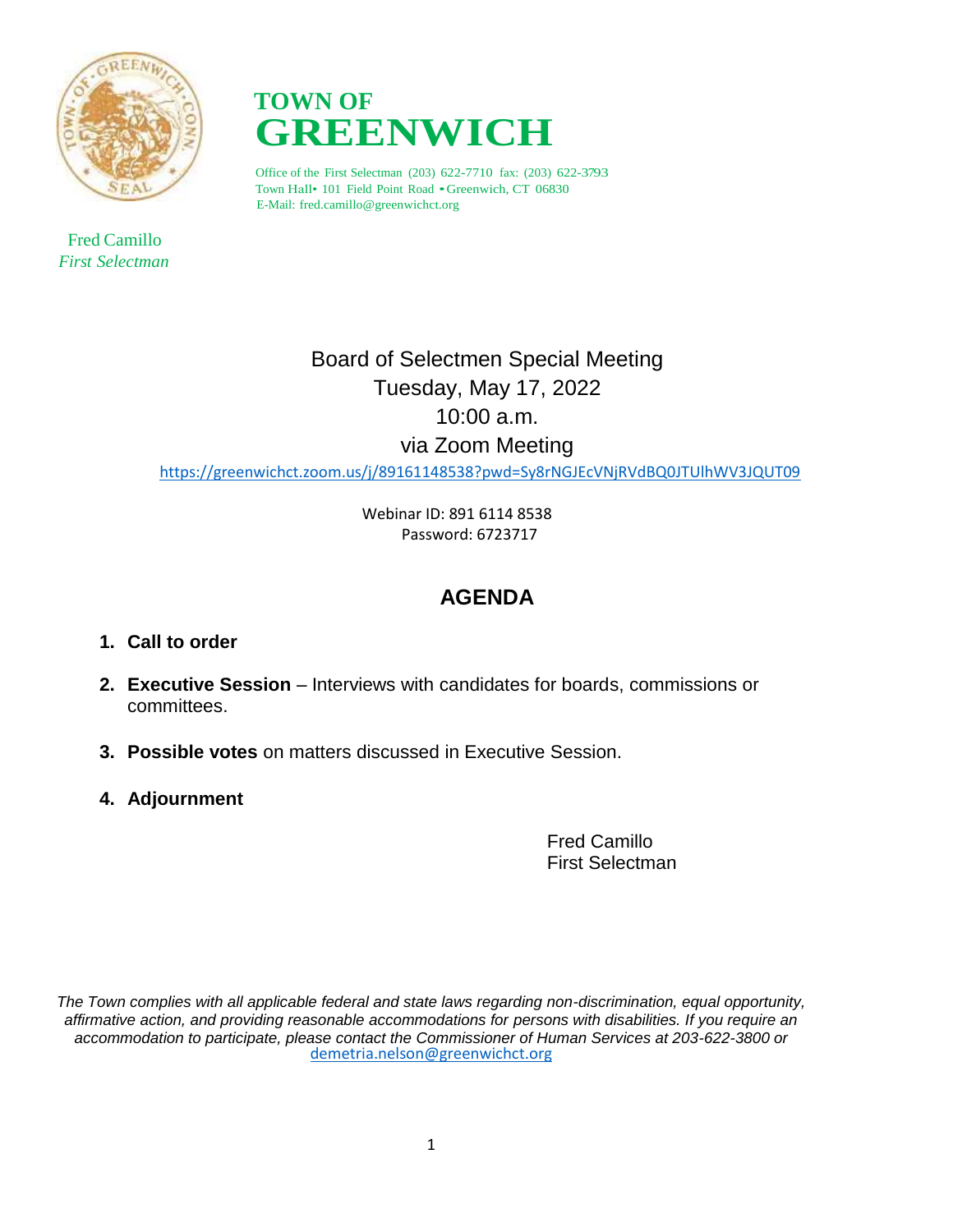# **Town of Greenwich** Board of Selectmen Special Meeting

### May 17, 2022 10:00 a.m. Zoom meeting DRAFT MINUTES

#### **1. Call to order**

The meeting was called to order at 10:06 a.m.

#### **a. Attendance:**

- a. First Selectman Fred Camillo Joined at 10:12 a.m..
- b. Selectwoman Lauren Rabin Present
- c. Select-person Janet Stone McGuigan Present
- **2. Executive Session –** Interviews with five candidates for board and commissions**.**

At 10:07 a.m., Ms. Stone McGuigan made a motion to enter Executive Session. Upon a second by Ms. Rabin, the motion was approved unanimously.

Attending: the Board and Board secretary Barbara Heins; candidates Elliot Rothstein, Caralyn Stevens, Barbara O'Neill, Molly Saleeby, Jackie Welsh and Jeffrey Aser..

> At 12:33 p.m., Ms. Rabin made a motion to leave Executive Session. Upon a second by Ms. Stone McGuigan, the motion was approved unanimously.

**3. Possible votes** on matters discussed in Executive Session.

None were taken.

Mr. Camillo made a motion to hold a special meeting at 11 a.m. May 19, 2022 to vote on nominees for the Central Middle School Building Committee. Upon a second by Ms. Rabin, the motion was approved unanimously.

**4. Adjournment**